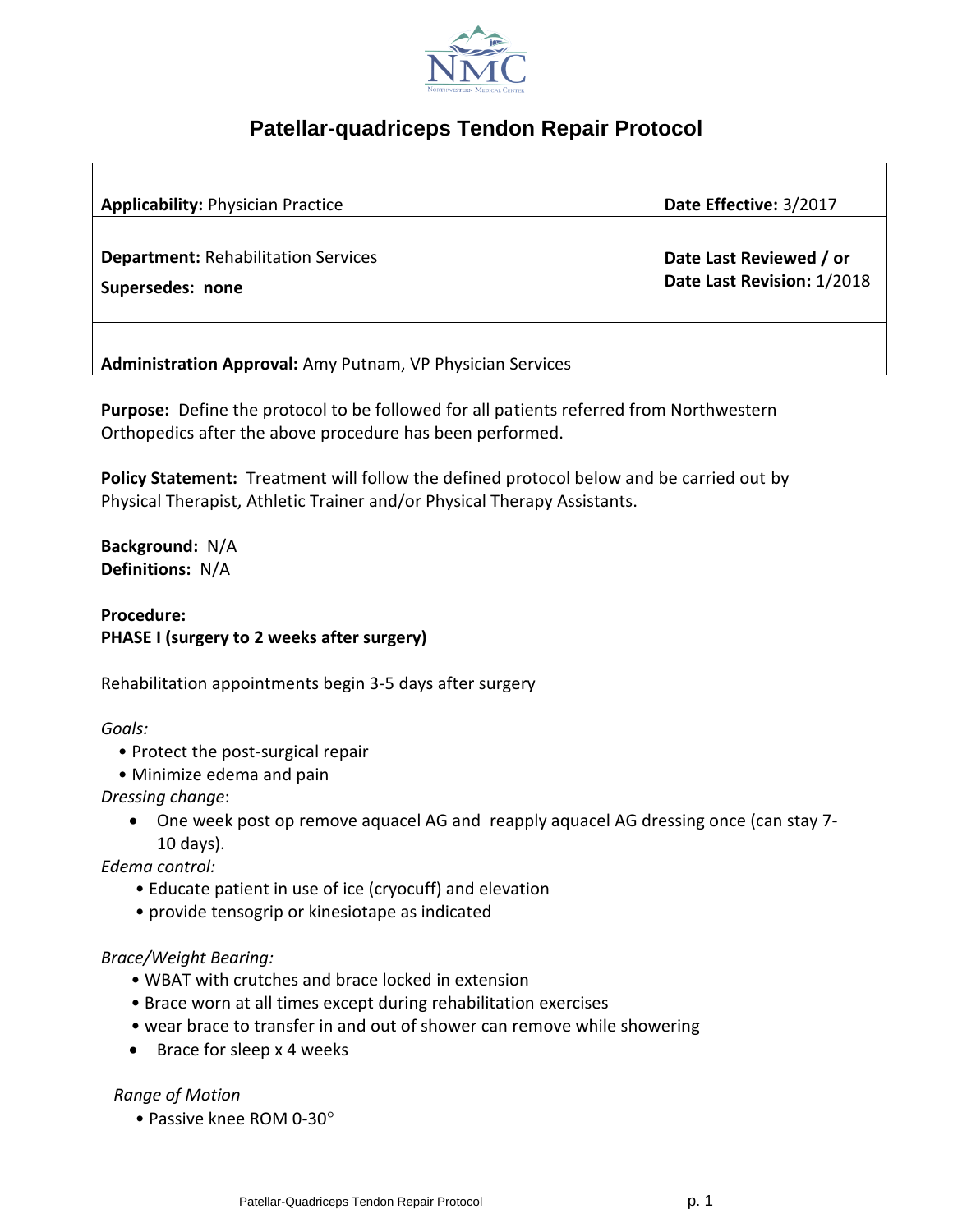

#### *Suggested Therapeutic Exercises*

- Ankle pumps
- isometric quadriceps sets with knee in full extension
- •hamstring sets with knee in less than 30 degrees flexion
- •glut sets
- gentle patellar mobilizations
- •Upper body circuit training or upper body ergometer (UBE)
- Passive knee flexion 0-30 only

#### **PHASE II ( 2 - 6 weeks after surgery)**

*Rehabilitation Goals:*

- Normalize gait
- minimize edema and pain
- Protection of the post-surgical repair

*Edema control:*

- Educate patient in use of ice (cryocuff) and elevation
- provide tensogrip or kinesiotape as indicated

#### *Precautions and Range of Motion:*

- WBAT with brace locked in extension
- wean from crutches as clinically indicated
- PROM limits

Weeks  $3-4 = 0^\circ$  to  $60^\circ$ 

Weeks 5-6 0-90

• no active open chain knee (quad) extension

#### *Suggested Therapeutic Exercises:*

- Stationary bike partial revolutions no resistance (within ROM limits above)
- recumbent elliptical (sci-fit) no resistance (within ROM limits above)
- Heel slides
- Knee extension range of motion with foot resting on a towel roll
- 4-way leg lifts with brace locked in extension
- Gentle patellar mobilizations
- Weight shifting on to surgical side with brace on with quad isometric
- Upper body circuit training or UBE
- Can begin walking in chest deep water at 4 weeks

#### *Progression Criteria:*

- Progress six weeks post-operatively
- Knee ROM = 0°-0°-90° (i.e. avoid knee hyperextension)
- weaned from crutches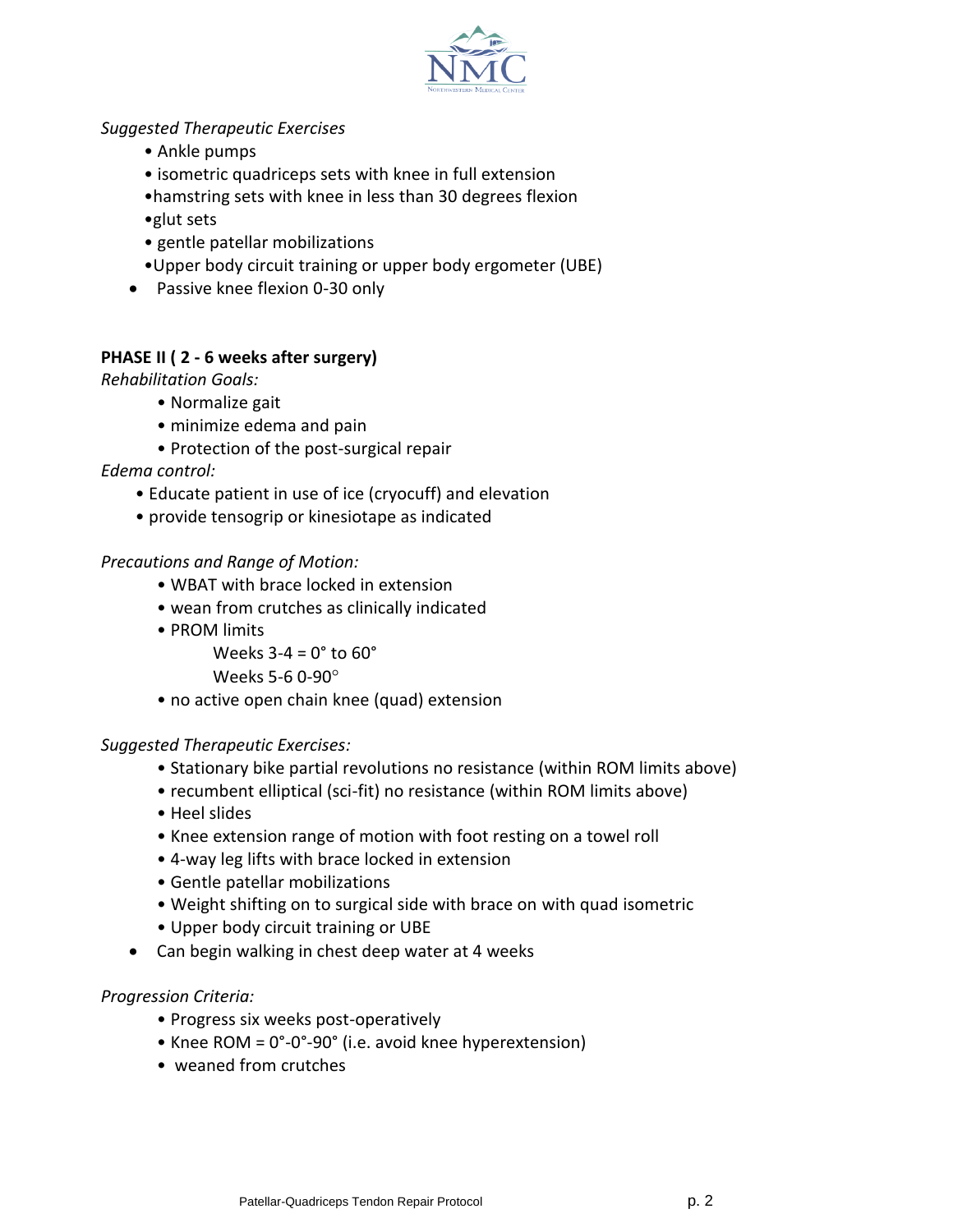

### **PHASE III (begin after meeting Phase II criteria and 6 to 12 weeks after surgery)**

*Rehabilitation Goals:*

- Normalize gait on level surfaces using brace opened as follows
	- 6-9 weeks open to 40
	- 9-12 weeks open to 90
- Quality active quadriceps contractions in weight bearing

#### *Precautions :*

• Gradual progression to weight bearing with knee flexion with avoidance of weight bearing knee flexion past 90 degrees for 12 weeks after surgery

#### *Range of Motion:*

#### **Active knee extension is now permitted**

**•** Increase active and passive flexion and extension to tolerance

#### *Suggested Therapeutic Exercises:*

- Active range of motion (AROM) for open chain knee flexion and extension
- Closed chain quadriceps control from 0° to 40° with light squats and leg press,

progressing to shallow lunge steps

- Prone knee flexion
- Stationary bike
- Patellar mobilizations
- Open chain hip strengthening
- Core strengthening
- Upper body circuit training or upper body ergometer (UBE)

#### *Progression Criteria:*

- Normal gait mechanics
- Active knee ROM at least 0°-110°

# **PHASE IV (Begin at 12 weeks after surgery and continue until progression criteria is met)**

*Rehabilitation Goals:*

- Normalize gait on all surfaces without brace
- Single leg stand with good control for 10 seconds
- Full knee ROM
- Good control with squat to 70° of knee flexion

#### *Precautions:*

- Avoid any forceful eccentric contractions
- Avoid impact activities
- Avoid exercises that create movement compensations

#### *Suggested Therapeutic Exercises:*

- Non-impact balance and proprioceptive drills
- Stationary bike
- Gait drills
- Single leg stance balance activities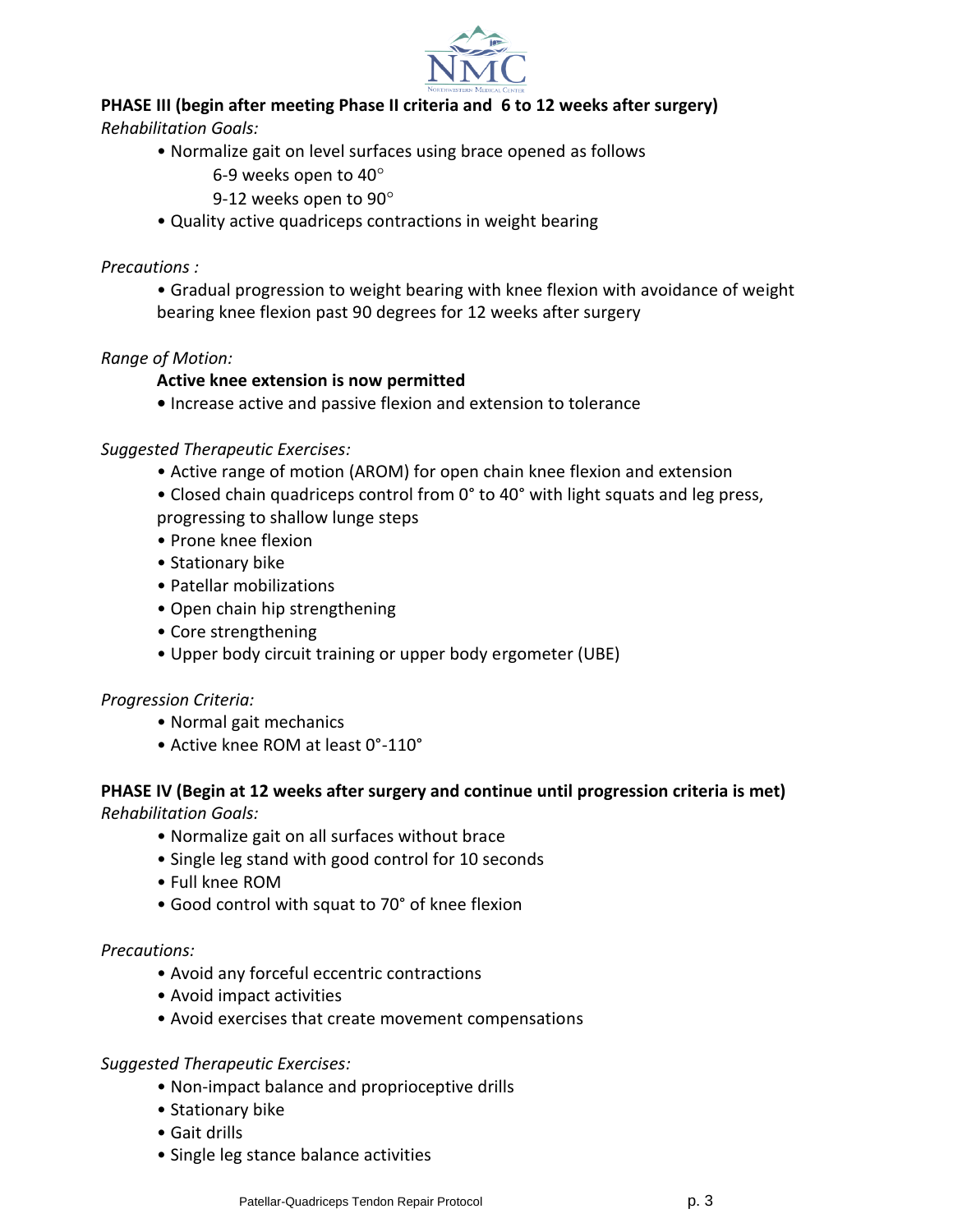

- Stretching for patient specific muscle imbalances
- Quad strengthening closed chain exercises, initially starting as a very short arc of
- motion and gradually progressing to 70° of knee flexion
- Functional movements (squat, step back, lunge)
- Hip and core strengthening
- Stationary bike, Stairmaster, swimming

#### *Progression Criteria:*

- Normal gait mechanics without the brace on all surfaces
- Squat and lunge to 70°of knee flexion without weight shift
- Single leg stand with good control for 10 seconds
- Full AROM for knee flexion and extension

**PHASE V (begin after meeting phase IV criteria, usually 4 months after surgery)- 9 months** *Appointments:*

• Rehabilitation appointments are once every 1-3 weeks or as clinically indicated

### *Rehabilitation Goals:*

• Good control and no pain with sport and work specific movements, including impact

## *Precautions:*

- Post-activity soreness should resolve within 24 hours progression should be slow
- Avoid post-activity swelling
- Avoid running with a limp

*Suggested Therapeutic Exercises:*

- Impact control exercises (hopping) beginning 2 feet to 2 feet, progressing from 1 foot to other and then 1 foot to same foot.
- Plyometric exercise beginning with low velocity, single plane activities and progressing to higher velocity, multi-plane activities.
- Sport/work specific balance and proprioceptive drills
- Hip and core strengthening
- Stretching for patient specific muscle imbalances
- Replicate sport or work specific energy demands

*Return to Work/Sport Criteria: Determined by surgeon based on quality of repair and demands of sport. Typically 9-12 months post op.*

• Dynamic neuromuscular control with multi-plane activities, without pain or swelling

**Note Well:** Variances will be communicated by the surgeon directly to Rehabilitation Services through the MD orders.

**Monitoring Plan:** Rehab Chart Audit **Related Policies:** N/A **References:** N/A